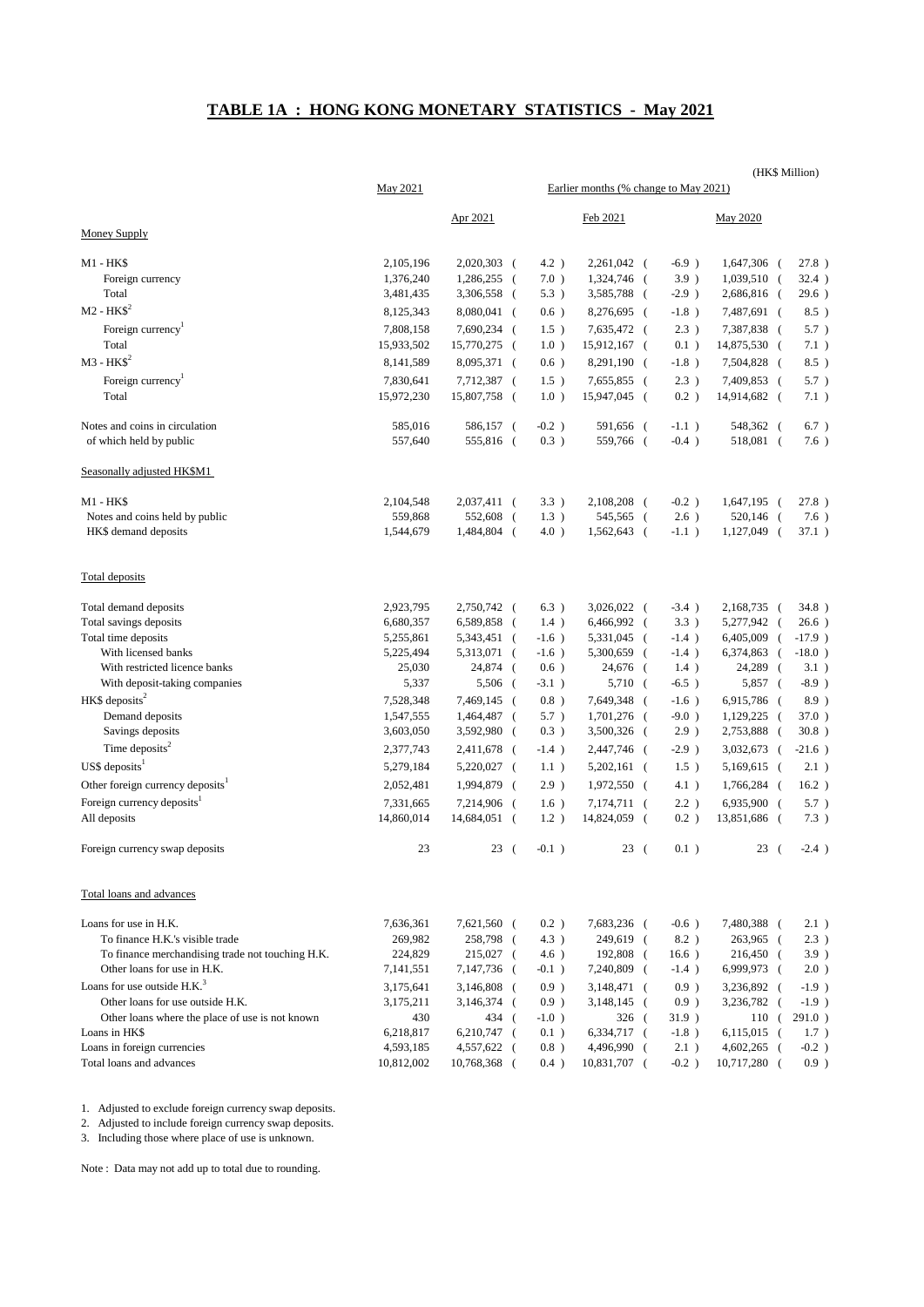# **TABLE 1B: STATISTICS ON RENMINBI DEPOSITS AND CROSS-BORDER TRADE SETTLEMENT**

(RMB Million Yuan)

|                                                                             | Feb 2021           | Mar 2021           | Apr 2021           | May 2021           |
|-----------------------------------------------------------------------------|--------------------|--------------------|--------------------|--------------------|
| RMB deposits<br>of which:                                                   | 761,020            | 772.481            | 781,952            | 821,084            |
| Demand and Savings deposits<br>Time deposits                                | 272,121<br>488,899 | 265,396<br>507,084 | 253,554<br>528,398 | 299,250<br>521,834 |
| Number of authorized institutions engaged in<br><b>RMB</b> banking business | 142                | 143                | 143                | 143                |
| Remittances for RMB cross-border trade settlement                           | 441.108            | 676,366            | 561,842            | 482,273            |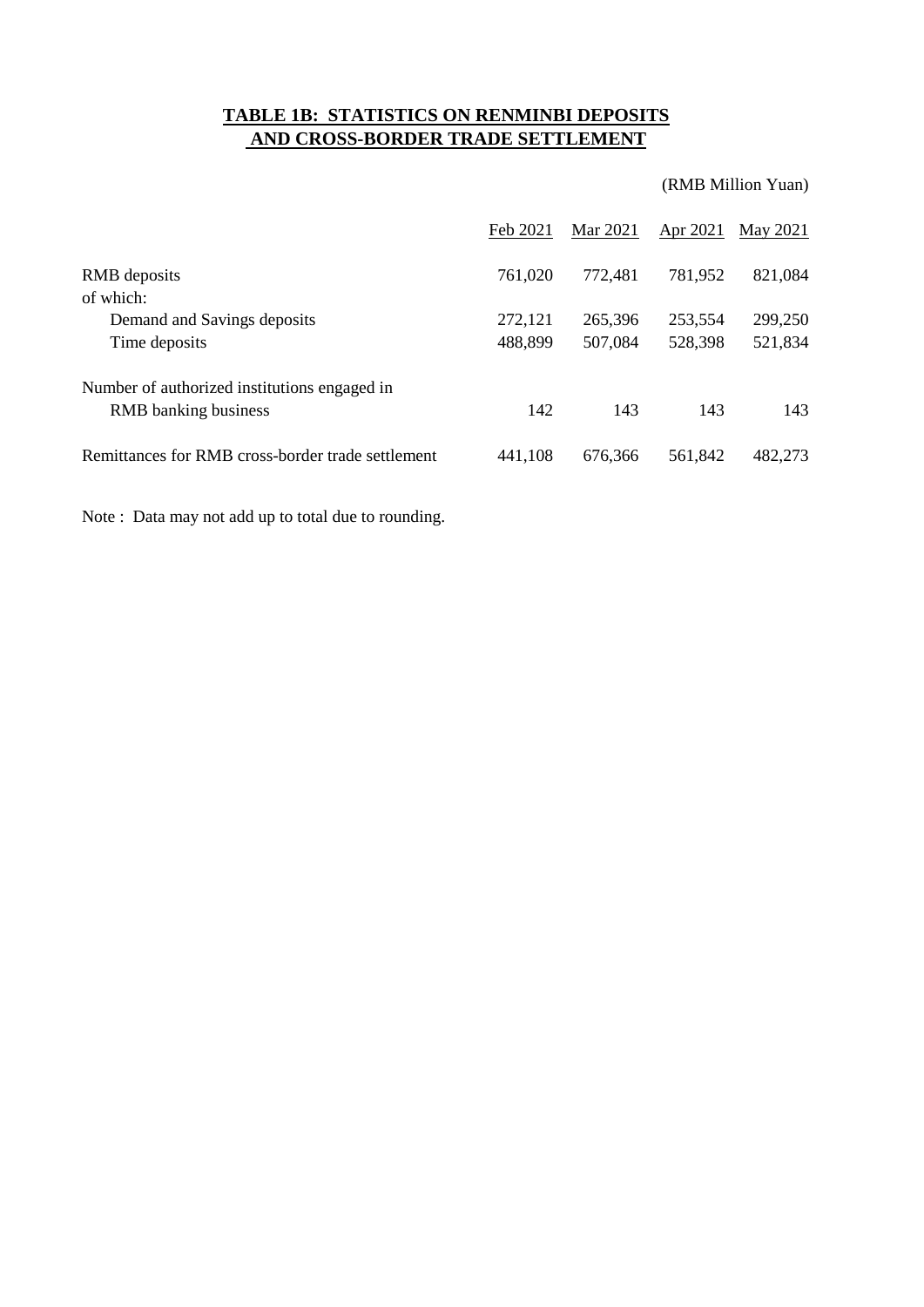## **TABLE 1C: CURRENCY CIRCULATION AND MONEY SUPPLY IN HONG KONG**

(As at end of May 2021) *English version only*

|                                                         |   |               |  |   |             |  | (HK\$ Million) |
|---------------------------------------------------------|---|---------------|--|---|-------------|--|----------------|
|                                                         |   |               |  |   | Foreign     |  |                |
|                                                         |   | HK\$          |  |   | currency    |  | <b>Total</b>   |
| Legal tender notes and coins in circulation             |   |               |  |   |             |  |                |
| Commercial bank issues                                  |   | 571,765       |  |   |             |  | 571,765        |
| Government issues                                       |   | 13,251        |  |   |             |  | 13,251         |
| Total (A)                                               |   | 585,016       |  |   |             |  | 585,016        |
| Authorized institutions' holdings of legal tender notes |   |               |  |   |             |  |                |
| and coins (B)                                           |   | 27,376        |  |   |             |  | 27,376         |
| Legal tender notes and coins in hands of public         |   |               |  |   |             |  |                |
| $(C=A-B)$                                               |   | 557,640       |  |   |             |  | 557,640        |
| Demand deposits with licensed banks (D)                 |   | 1,547,555     |  |   | 1,376,240   |  | 2,923,795      |
| Savings deposits with licensed banks (E)                |   | 3,603,050     |  |   | 3,077,307   |  | 6,680,357      |
| Time deposits with licensed banks (F)                   |   | $2,363,888$ @ |  |   | 2,861,607 * |  | 5,225,494      |
| Negotiable certificates of deposit issued by banks and  |   |               |  |   |             |  |                |
| held outside the monetary sector (G)                    |   | 53,210        |  |   | 493,005     |  | 546,215        |
| Deposits with restricted licence banks and              |   |               |  |   |             |  |                |
| deposit-taking companies (H)                            |   | 13,856        |  |   | 16,511      |  | 30,367         |
| Negotiable certificates of deposit issued by            |   |               |  |   |             |  |                |
| restricted licence banks and deposit-taking companies   |   |               |  |   |             |  |                |
| and held outside the monetary sector (I)                |   | 2,390         |  |   | 5,971       |  | 8,361          |
| <b>Money supply</b>                                     |   |               |  |   |             |  |                |
| definition $1 (C+D)$                                    |   | 2,105,196     |  |   | 1,376,240   |  | 3,481,435      |
| definition $2 (C+D+E+F+G)$                              |   | 8,125,343 @   |  |   | 7,808,158 * |  | 15,933,502     |
|                                                         | € | 8,125,321)    |  | € | 7,808,181 ) |  |                |
| definition $3 (C+D+E+F+G+H+I)$                          |   | 8,141,589 @   |  |   | 7,830,641 * |  | 15,972,230     |
|                                                         | € | 8,141,566 )   |  | € | 7,830,664 ) |  |                |

\* adjusted to exclude foreign currency swap deposits

@ adjusted to include foreign currency swap deposits

( ) unadjusted for foreign currency swap deposits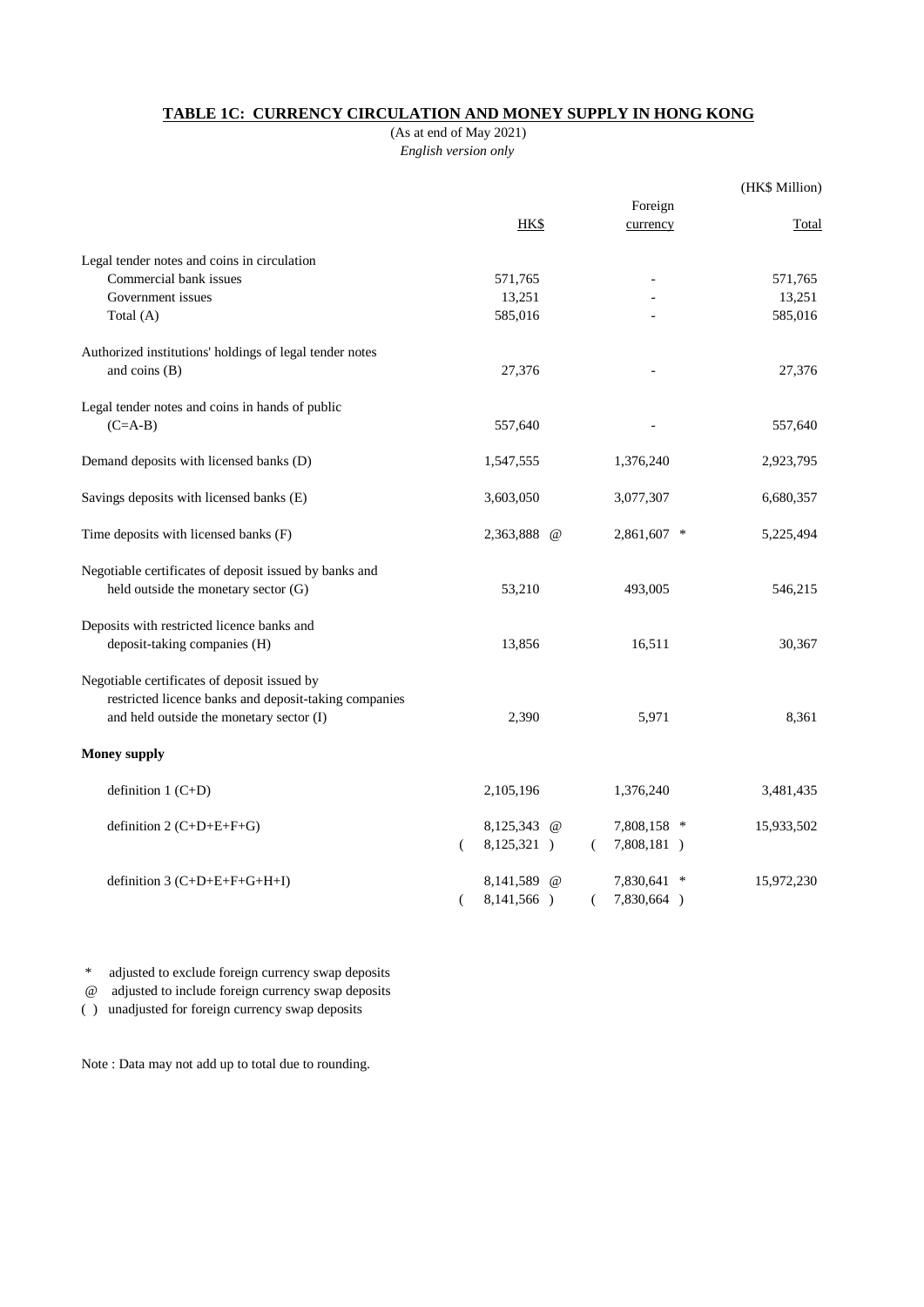## **TABLE 1D: DEPOSITS FROM CUSTOMERS IN HONG KONG**

(As at end of May 2021) *English version only*

#### (HK\$ Million)

|                                           | HK\$                       | Foreign<br>currency              | <b>Total</b> |
|-------------------------------------------|----------------------------|----------------------------------|--------------|
| Demand deposits with licensed banks       | 1,547,555                  | 1,376,240                        | 2,923,795    |
| Savings deposits with licensed banks      | 3,603,050                  | 3,077,307                        | 6,680,357    |
| Time deposits with licensed banks         | 2,363,888 @<br>2,363,865)  | 2,861,607 *<br>2,861,629 )       | 5,225,494    |
| Total deposits with licensed banks        | 7,514,493 @<br>7,514,470 ) | 7,315,154 *<br>7,315,176 )       | 14,829,646   |
| Deposits with restricted licence banks    | 9,030                      | 16,000                           | 25,030       |
| Deposits with deposit-taking companies    | 4,826                      | 511                              | 5,337        |
| Deposits with all authorized institutions | 7,528,348 @<br>7,528,326)  | 7,331,665<br>$\ast$<br>7,331,688 | 14,860,014   |

\* adjusted to exclude foreign currency swap deposits

@ adjusted to include foreign currency swap deposits

( ) unadjusted for foreign currency swap deposits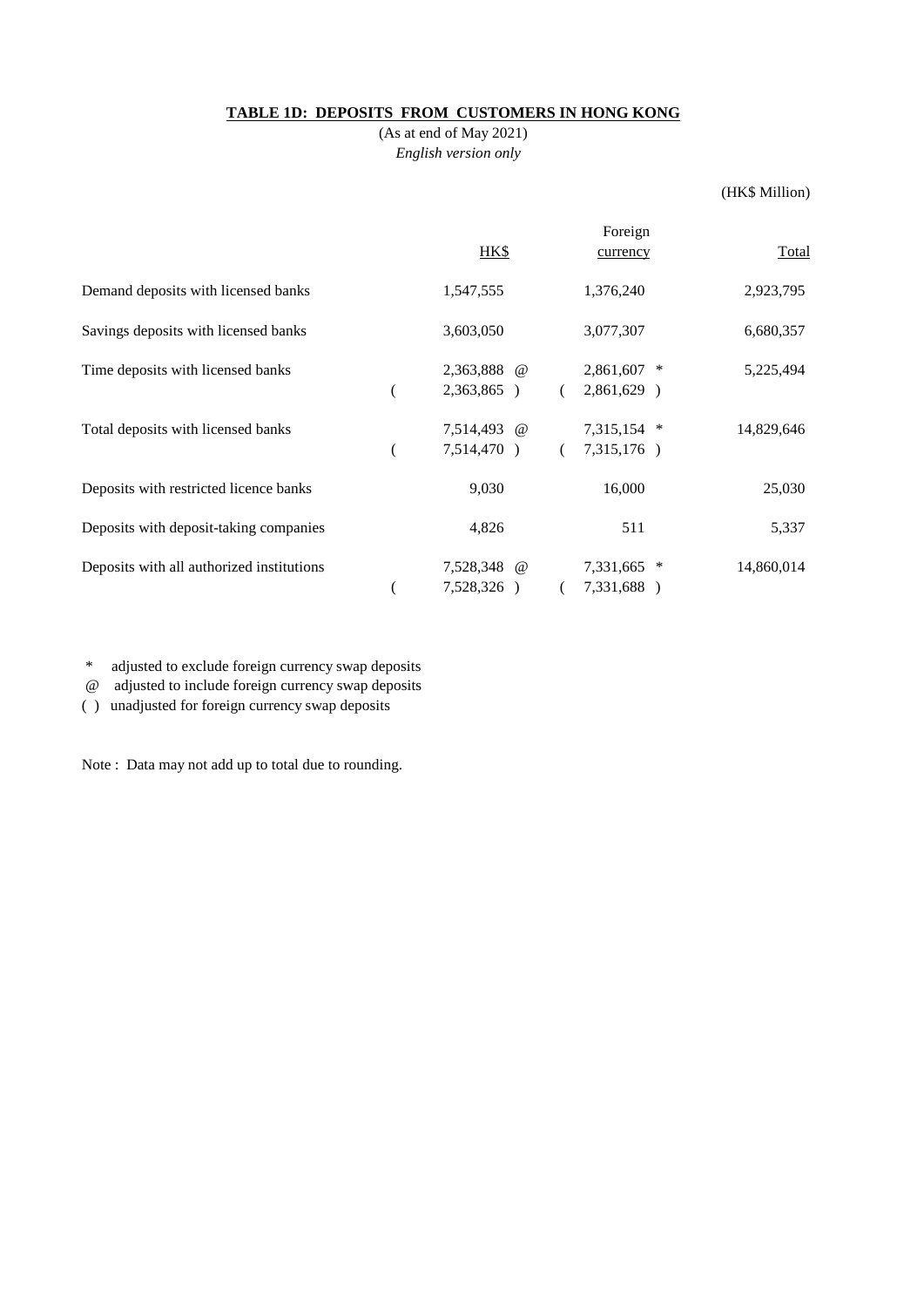### **TABLE 1E: LOANS AND ADVANCES TO CUSTOMERS ANALYSED BY TYPE: HONG KONG**

(As at end of May 2021) *English version only*

(HK\$ Million)

Foreign HK\$ currency Total A. Extended by Licensed Banks To finance H.K.'s visible trade 53,251 215,746 268,997 To finance merchandising trade not touching H.K. 17,307 206,594 223,900 Other loans for use in H.K. 5,300,618 1,811,811 7,112,429 Other loans for use outside H.K. 824,741 2,319,372 3,144,113 Other loans where the place of use is not known 123 307 430 Total loans and advances 6,196,040 4,553,830 10,749,870 B. Extended by Restricted Licence Banks To finance H.K.'s visible trade 50 885 880 985 To finance merchandising trade not touching H.K. 4820 820 Other loans for use in H.K. 13,776 9,550 23,326 Other loans for use outside H.K. 2,966 22,978 25,944 Other loans where the place of use is not known - - - Total loans and advances 17,048 34,028 51,076 C. Extended by Deposit-taking Companies To finance H.K.'s visible trade 1 - 1 - 1 To finance merchandising trade not touching H.K.  $108$  108 108 Other loans for use in H.K. 5,717 78 5,795 Other loans for use outside H.K. 11 5,142 5,153 Other loans where the place of use is not known - - - Total loans and advances 5,729 5,328 11,057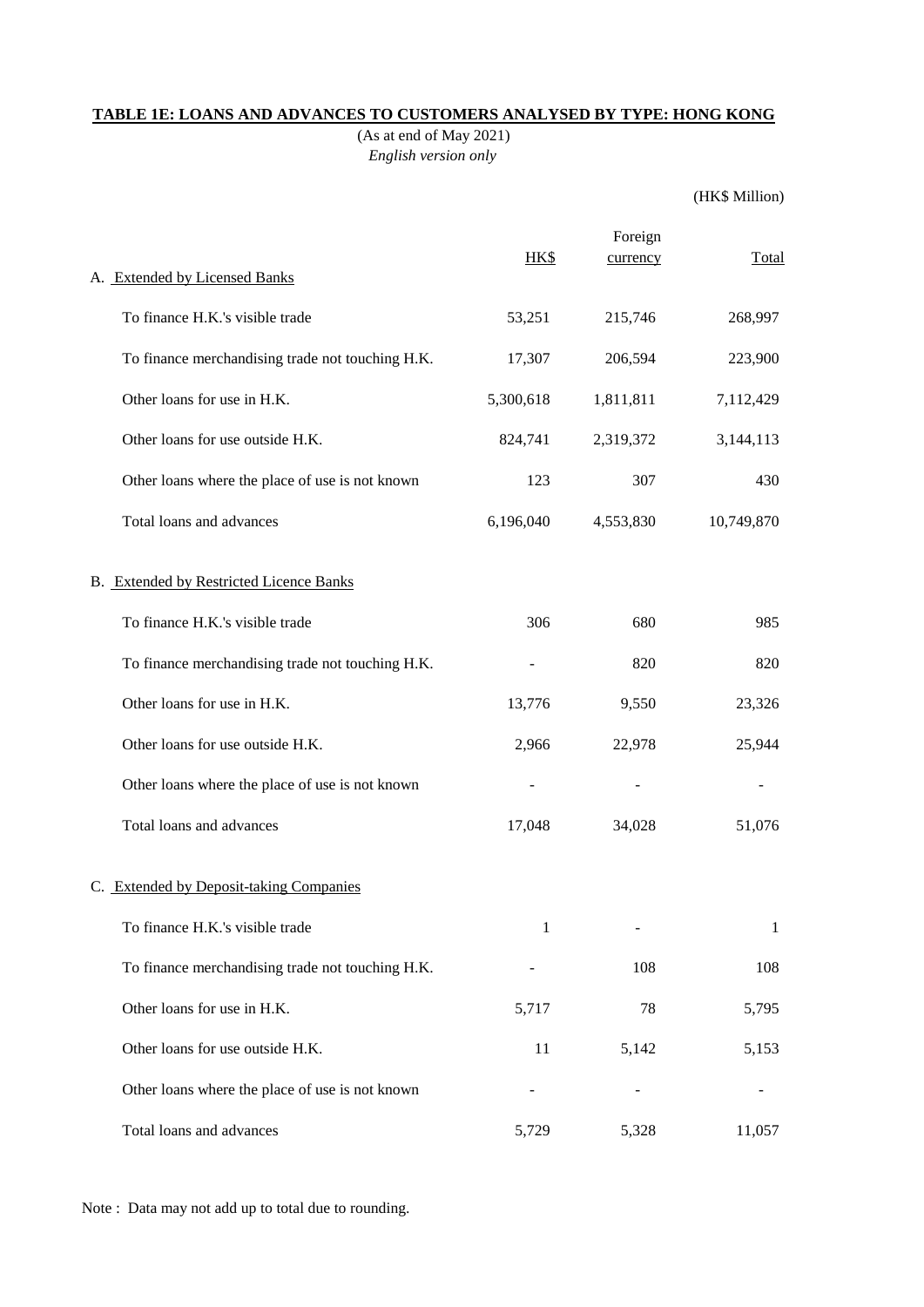# **TABLE 1F: HONG KONG MONEY MARKET**

(As at end of May 2021) *English version only*

## (HK\$ Million)

|           |                                                                                  | H <sub>K</sub> | Foreign<br>currency | Total   |
|-----------|----------------------------------------------------------------------------------|----------------|---------------------|---------|
| А.        | Licensed Banks' liabilities to<br>other Authorized Institutions                  |                |                     |         |
|           | Demand and call                                                                  | 48,555         | 148,768             | 197,322 |
|           | Repayable or callable within 3 months                                            | 170,068        | 307,929             | 477,997 |
|           | Repayable or callable later than 3 months                                        | 183,879        | 137,396             | 321,275 |
|           | Total                                                                            | 402,502        | 594,092             | 996,594 |
| <b>B.</b> | <b>Restricted Licence Banks' liabilities</b><br>to other Authorized Institutions |                |                     |         |
|           | Demand and call                                                                  | 122            | 1,139               | 1,261   |
|           | Repayable or callable within 3 months                                            | 1,087          | 1,458               | 2,545   |
|           | Repayable or callable later than 3 months                                        | 382            | 2,529               | 2,911   |
|           | Total                                                                            | 1,591          | 5,126               | 6,716   |
| C.        | Deposit-taking Companies' liabilities<br>to other Authorized Institutions        |                |                     |         |
|           | Demand and call                                                                  |                |                     |         |
|           | Repayable or callable within 3 months                                            | 122            | 1,851               | 1,974   |
|           | Repayable or callable later than 3 months                                        | $\overline{a}$ | 507                 | 507     |
|           | Total                                                                            | 122            | 2,359               | 2,481   |